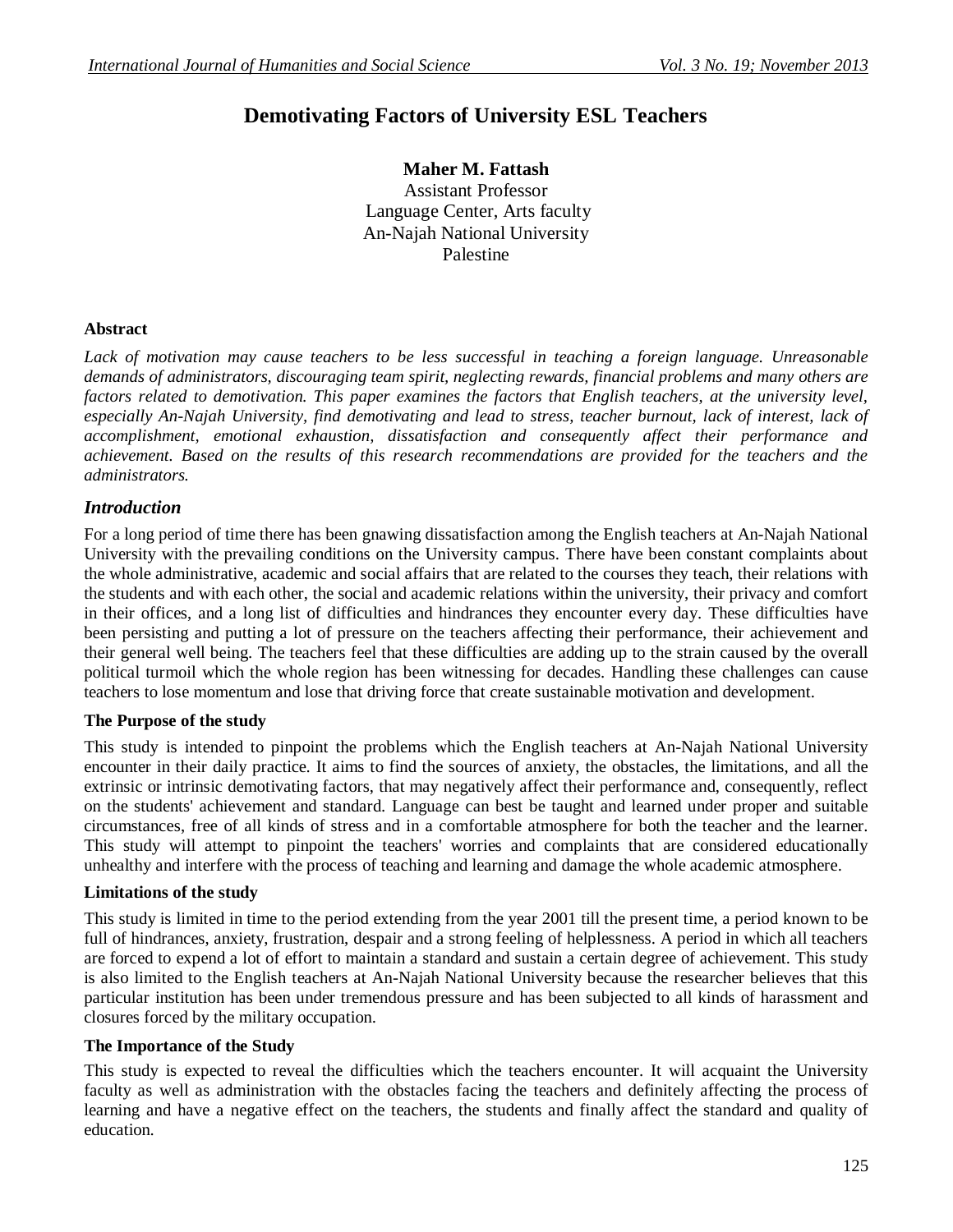This study will contribute to the realization of the pitfalls in the process of learning and suggest a remedy for those shortcomings for the sake of enhancing the teachers' standard and their performance, improving the quality of the workplace and upgrading the level of education and the students' achievement. This study is also significant in the sense that the findings can also be shared with other academic institutions in Palestine and many other countries and can provide incentives, improvements and change to the prevailing academic conditions.

### **Instruments of the study**

This study has employed a questionnaire which was prepared and distributed among the English teachers and administered by the researcher himself to collect the relevant data. Thus, the study has used the total population of the participants involved in the process of teaching English at An-Najah National University. On the whole there are twenty two full-time teachers in the Department-eight of them are Ph.D holders and fourteen M.A holders. They are specialized in language, linguistics or literature. The data was analyzed and presented in tables with the researcher's comments on them corroborated by the results shown in those tables. The questionnaire was divided into four domains. They first domain includes the intrinsic factors, the second deals with aspects related to the students, the third is related to the University administration and the last is about the English Department.

# *Review of the Literature*

# **Definition of Motivation**

Harmer (2001:51) defines motivation as "some kind of internal drive which pushes someone to do something". Dornyei (2001) states that motivation is thought to be responsible for "why people decide to do something, how long they are willing to sustain the activity and how hard they are going to pursue it".

Ryan and Deci (2000 a: 54) state that to be motivated means to be moved to do something." Suslu (2006) aptly says that unlike unmotivated people who have lost impetus and inspiration to act, motivated people are energized and activated to the end of the task. Johnson (1986:55) states that there are three theories of motivations and productivity that teacher motivation is based on.

- Expectancy theory: it is probable for a person to struggle for work if there is an expected reward.
- Equity theory: unfair treatment for their efforts and achievements makes individuals displeased.
- Job enrichment theory: the more varied and challenging their work is, the more productive employees become.

According to Dornyei (2001:157) there are four motivational aspects in terms of teacher motivation: intrinsic component, contextual factors, temporal dimension and negative influences.

Dhanavel (2006) states that in the second language learning as in every field of human learning, motivation is the critical force which determines whether a learner embarks on a task at all, how much energy he devotes to it, and how long he perseveres.

NAEN, (1999) states that education leaders need to find ways to keep teachers in the profession and keep them motivated. A motivated teacher is one who not only feels satisfied with his or her job, but also is empowered to strive for excellence and growth in instructional practice.

#### **Sources of motivation**

There are two main sources of motivation. Latham (1998):82) says that tangible benefits such as salary, fringe benefits and job security are known as extrinsic motivation. Ryan and Deci (2000b:71) state that intrinsic motivation is concerned with the performance of an activity to succeed in getting a separable outcomes which contrasts with extrinsic motivation.

The second is intrinsic motivation. Ellis (1984) defines intrinsic motivation as self respect of accomplishment and personal growth. Intrinsic motivation is likely to be increased by a sense of relatedness. Raffini (1996:8) defines relatedness as the degree of emotional security that teachers feel. Czubaj (1996:372) states that the teachers with an internal locus of control are under less stress and more successful in teaching. Therefore, the students of these teachers feel less stress and take higher scores in their assessment.

According to Dornyei (2001) intrinsic rewards are the most prominent and satisfying aspect of teaching. These motives concern the educational process, experiencing students' development as a result of the teacher's help… or increasing both the teacher's and the students' level of competence and knowledge.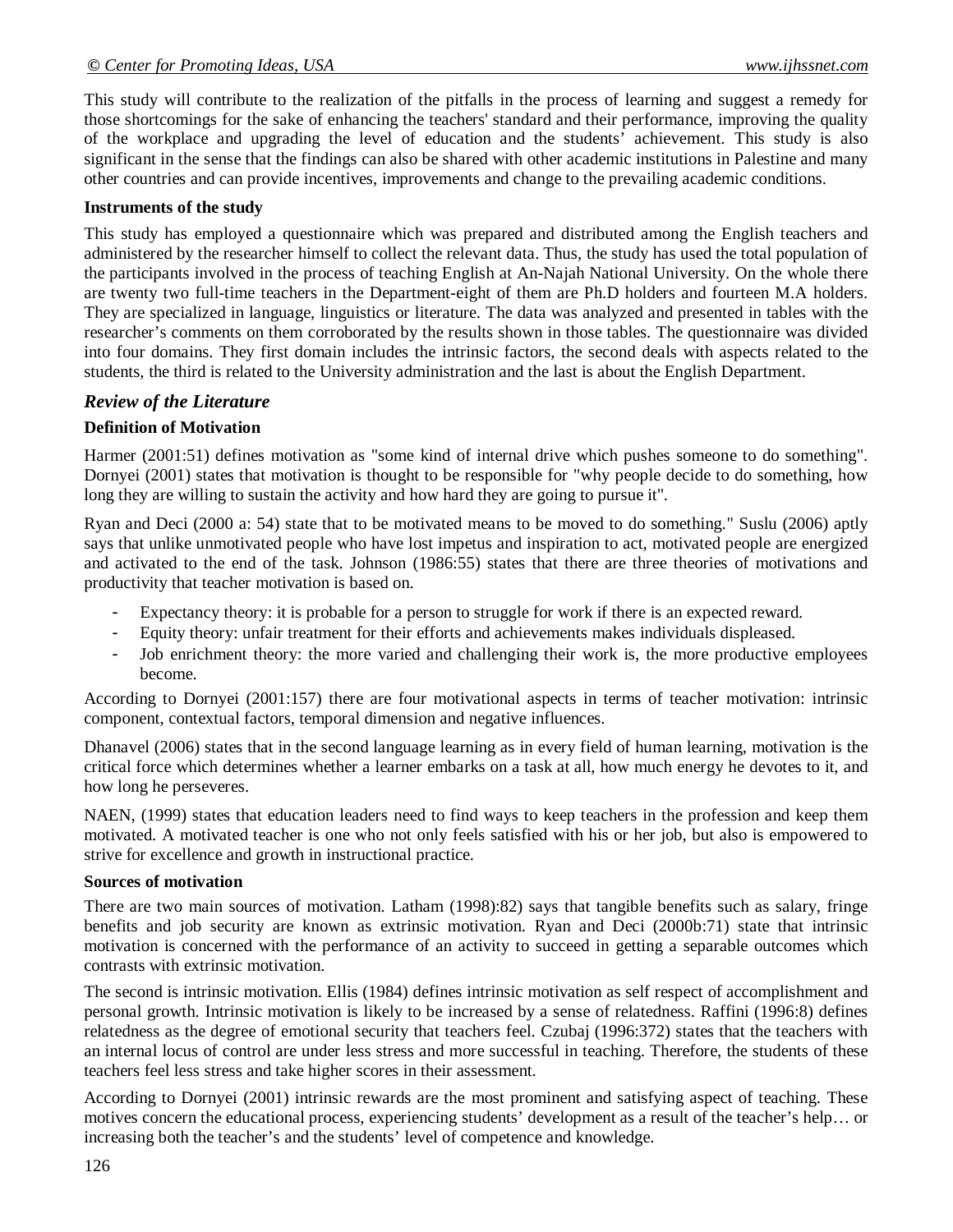White (2006) concludes that motivated teachers are mostly intrinsically motivated. As external incentives (money, status) are not substantial enough to attract and retain teachers in the profession, intrinsic motives must be the key to provide gratification to teachers and help them to find pleasure in their job.

Tziava (2003) contends that it comes naturally that the more motivated the teacher is, the more he/she would be successful in giving the students the right guidelines which will lead them to the acquiring of the target language. He continues to say that a motivated teacher provides more motivating learning experiences and thus, produces more well prepared and motivated students of the target language. Csikszentmilhalyi (1997) states that only motivated teachers can produce motivated learners.

Dornyei (2001, p. 165) aptly states that teaching is one of the most stressful professions. This is true in the case of university teachers as well. Ofoegbu (2004) concludes that motivation could be viewed as any force that could reduce tension, stress, worries and frustration arising from a problematic situation in a person's life. Further, he explains that teacher motivation could be referred to as those factors that operate within the school system which if not made available to the teacher could hamper performance, cause stress, discontentment and frustration all of which subsequently reduce classroom effectiveness and student quality output.

# **Sources of Demotivation**

Dornyei (2005, P.143) defines demotivation as a "specific external forces that reduce or diminish the motivational basis of a behavioral intention or an ongoing action". Deci and Ryan (1985) use a similar term (amotivation), which means, "the relative absence of motivation that is not caused by a lack of initial interest but rather by the individuals experiencing feelings of incompetence and helplessness when faced with the activity". Yan (2009) differentiates between the two terms in the sense that amotivation is related to general outcomes and expectations that are unrealistic for some reason, whereas demotivation concerns specific external causes. He further explains that a demotivated learner is someone who was once motivated but has lost his or her commitment or interest for some reason. Demotives are counterparts of motives.

Kiziltepe (2008) conducted a study to examine sources of motivation and demotivation among teachers at a public university in Istanbul. The results showed that students are the main source of motivation and demotivation.

Willos (2011) states that overcrowded classrooms have more negative effects than any positive. They cause disturbance for students, embarrassment for some to participate and in general the students' development, confidence and understanding. In addition to that it is a source of stress for the teacher.

Geitenbeek (2011) argues that overcrowded classroom can negatively affect both teachers and students. They can increase the teacher's burn-out rate, stress and exhaustion and can put strain, both physically and mentally on the teacher.

Lynch (2008) lists three critical problems in English language learning and teaching. They are lack of learner motivation, insufficient time, resources and materials and finally overcrowded classrooms.

Menyhart (2008) says that stress can be the most demotivating factor that can sometimes prevent teachers from adequate teaching.

# *Results and Findings*

| Qualification | Frequency | Percentages |
|---------------|-----------|-------------|
| Ph F          |           | 36.         |
| M.A           |           |             |
| Total         |           | $\alpha$    |

**Table 1: Sample distribution according to the qualification variable**

The total number of teachers who participated in this study is 22 out of which 8 are PhD holders, whereas 14 are M.A holders. The M.A holders are the majority and form 63.6%.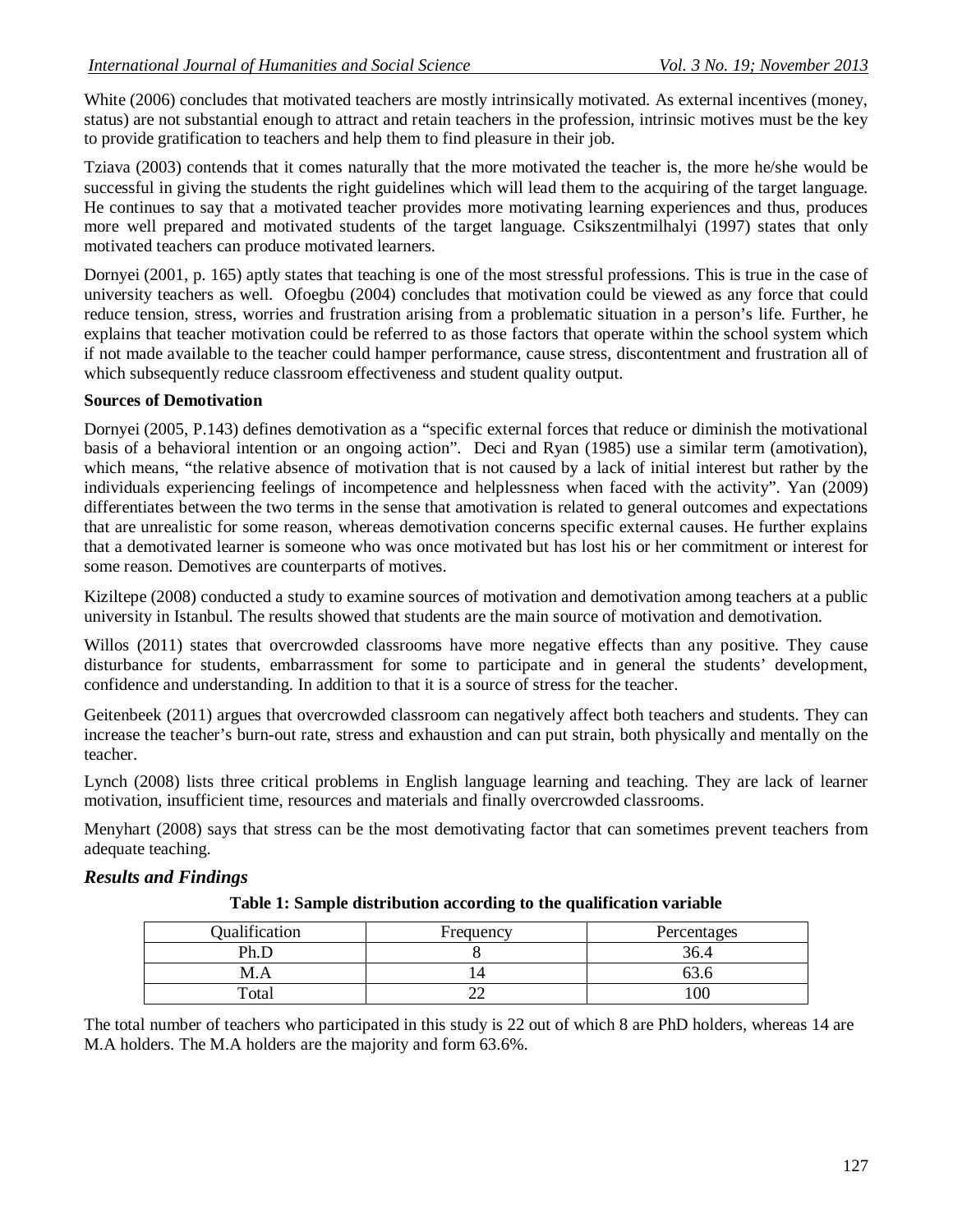| Field of Specialization | Frequency | Percentages |
|-------------------------|-----------|-------------|
| Language                |           | 40.9        |
| Linguistics             |           | 27          |
| Literature              |           |             |
| Total                   |           | 00          |

#### **Table 2: Sample distribution according to the field of specialization variable**

The results presented in table 2 show that 9 of the staff members are specialized in language, 7 are in literature and 6 in linguistics.

**Table 3: Sample distribution according to the years of experience variable**

| Years of Experience | Frequency | Percentages |
|---------------------|-----------|-------------|
| Below five years    |           |             |
| $5 - 10$ years      |           | l3.6        |
| Above 10 years      |           | 77          |
| Total               |           | l OC        |

The figures in this table reveal that the majority of the teachers have been teaching for more than 10 years and only 5 of them had less than 10 years of experience.

| No. | Item                                                               | Means<br>$\ast$ | Percentage | Degree    |
|-----|--------------------------------------------------------------------|-----------------|------------|-----------|
|     | The overall political situation affects my performance negatively. | 3.73            | 74.6       | High      |
|     | Commuting to work every day puts extra strain on me.               | 3.64            | 72.8       | High      |
|     | The students' non-curricular activities in the campus put me under | 4.09            | 81.8       | Very high |
|     | stress and disturb me.                                             |                 |            |           |
| 4   | The students' political divisions create a tense atmosphere.       | 3.64            | 72.8       | High      |
|     | Total                                                              | 3.77            | 75.4       | High      |

# **Table 4: Means and percentages related to domain 1 (Extrinsic Factors)**

#### \* Maximum response is (5) points

A quick look at the results revealed in table no. 4 reveals that the degree of response to the extrinsic factors ranges between very high and high. All these factors are related to the political turmoil the whole region has been undergoing for many decades. Regional problems or local political divisions put extra psychological strain on the teachers. All kinds of harassment and humiliation from the Israeli military occupation forces and Jewish settlers create a sense of frustration and fury among the Palestinian teachers. Many of them, on daily basis, come in direct contact and clashes with the Israeli soldiers and settlers commuting to work and having to cross several checkpoints and be subjected to interrogation and incredible sorts of humiliating measures, detention, torture and beating. In this respect the students suffer much more than the teachers but all the same it all reflects on the teachers as well.

| Table 5: Means and percentages related to domain 2 (Students Factors) |  |  |
|-----------------------------------------------------------------------|--|--|
|-----------------------------------------------------------------------|--|--|

| No. | Item                                                                                           | Means<br>$\ast$ | Percentage | Degree    |
|-----|------------------------------------------------------------------------------------------------|-----------------|------------|-----------|
|     | I feel that I have to exert extra effort to make my students keep<br>up with me and understand | 4.14            | 82.8       | Very high |
| 6   | The students' low level of comprehension and standard<br>sometimes frustrates me               | 4.60            | 92.0       | Very high |
|     | The students are not always cooperative and responsive.                                        | 4.18            | 83.6       | Very high |
| 8   | I feel that my efforts in teaching do not usually yield good results                           | 3.09            | 61.8       | Moderate  |
| 9   | I feel that the students are not highly motivated to learn                                     |                 | 81.8       | Very high |
| 10  | Some students' bad behavior puts me under strain                                               |                 | 64.6       | Moderate  |
| 11  | I feel that there is always a barrier between the students and me                              | 2.09            | 41.8       | Very low  |
|     | Total                                                                                          | 3.63            | 72.6       | High      |

\*Maximum response is (5) points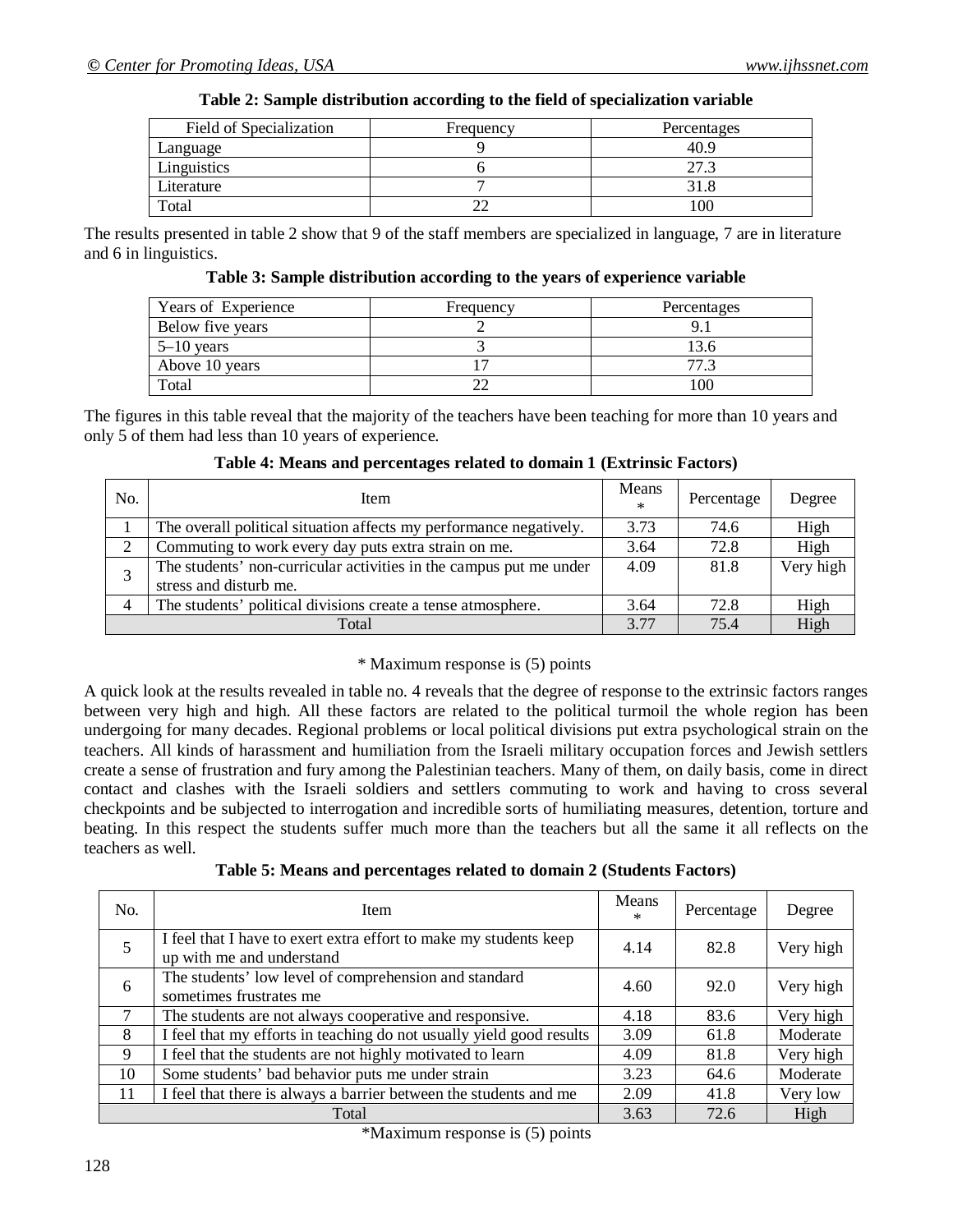The results presented in table 5 show some very alarming results. The degree of response to items 5, 6, 7 and 9 is very high. These results reflect the fact that the students' standard, performance, response and achievement are very low. These results create a sense dissatisfaction, apathy and helplessness among the teachers. This matter calls for the urgent intervention of the University administration to try to pinpoint the causes of these negative and appalling results and take all possible and swift actions to rectify the prevailing conditions. These are unquestionable results since they emanate from the teachers who are the best qualified people to judge their students' standard, performance and achievement. They are the ones who know well whether their students are motivated to learn or not. Low motivation and low standard create a sense of frustration and apathy, especially when the teachers feel helpless to do anything. Cooperation between the teachers and the administration can yield good results and working together to enhance the students' motivation can eventually pay off if both the parties approach it seriously and consistently.

| No. | Item                                                                 | Means<br>$\ast$ | Percentage | Degree    |
|-----|----------------------------------------------------------------------|-----------------|------------|-----------|
| 12  | I feel that I am not adequately paid.                                | 4.14            | 82.8       | Very high |
| 13  | I have never been sent on a training course abroad.                  | 3.50            | 70.0       | High      |
| 14  | The administrative regulations hinder my progress.                   | 3.55            | 71.0       | High      |
| 15  | I feel that whatever results I achieve are not appreciated and       | 3.59            | 71.8       | High      |
|     | rewarded by the administration.                                      |                 |            |           |
| 16  | I have no privacy and feel uncomfortable in my office.               | 3.59            | 71.8       | High      |
| 17  | The university does not have any recreational programs for us.       |                 | 80.0       | Very high |
| 18  | I have not been given any scholarship to update my knowledge abroad. | 3.86            | 77.2       | High      |
| 19  | I have applied for allowances to go to conferences, meetings,        | 2.59            | 51.8       | Low       |
|     | symposiums abroad and I was denied that request.                     |                 |            |           |
| 20  | I feel that the promotion regulations are not fair.                  | 3.77            | 75.4       | High      |
|     | Total                                                                | 3.62            | 74.4       | High      |

| Table 6: Means and percentages related to domain 3 (Administrative Factors). |  |  |  |  |  |
|------------------------------------------------------------------------------|--|--|--|--|--|
|------------------------------------------------------------------------------|--|--|--|--|--|

# \*Maximum response is (5) points

The results presented in table 6 show that the teachers expressed a high degree of dissatisfaction with their financial condition. One important factor that contributes to job satisfaction is that a teacher should be paid adequately. Financial difficulties cause a lot of stress and anxiety and thus, lead to a low level of concentration and achievement. Johnson (1990) states that low salaries are a major source of dissatisfaction for many teachers. The response to item no. 13 shows that 70% of the teachers have never been given the opportunity to go on a training course abroad. Abdullah, Zainol Abidin, Luan, Majid and Atan (2006) state that a highly motivated teacher with the right attitude would always strive for excellence. Professional development not only motivates but also helps teachers to keep up-to-date with effective practices in teaching and learning.

The degree of response to item no. 14 is high. It shows that teachers complained about rigid administrative regulations which hinder the teachers' academic progress. For example, teachers who wish to pursue their higher studies have to submit a proposal to the University council of deans for their approval of the subject and the field to be pursued and the university where a candidate wishes to continue his education. The degree of response to item no. 15 is high and alarming. Teachers feel that their efforts and achievements are not usually appreciated or rewarded by the administration. Rewarding achievers is one important way of enhancing the teachers' motivation and consolidating their efforts. Appreciating the teachers' achievements is a very effective kind of incentive and the teachers' response to such incentive is always positive and can generate more commitment to the university and more dedication to the job they do. 71.8% of the teachers indicated that they have no privacy and feel uncomfortable in their offices. Providing the teachers with facilities and means of comfort in their offices is the least the administration can do for them. The response to item no. 17 is very high and this shows that the University administration does not take into consideration the workers' social life which creates a feeling of the absence of the sense of anomie on the campus, disconnectedness and lack of recreational time. Similarly, the result revealed in item no. 18 shows that more than 77 % of the teachers were not given any scholarship to continue their higher education which is considered an essential step in teacher development programs. Moreover, the majority indicated that they were denied allowances for attending conferences or meetings abroad.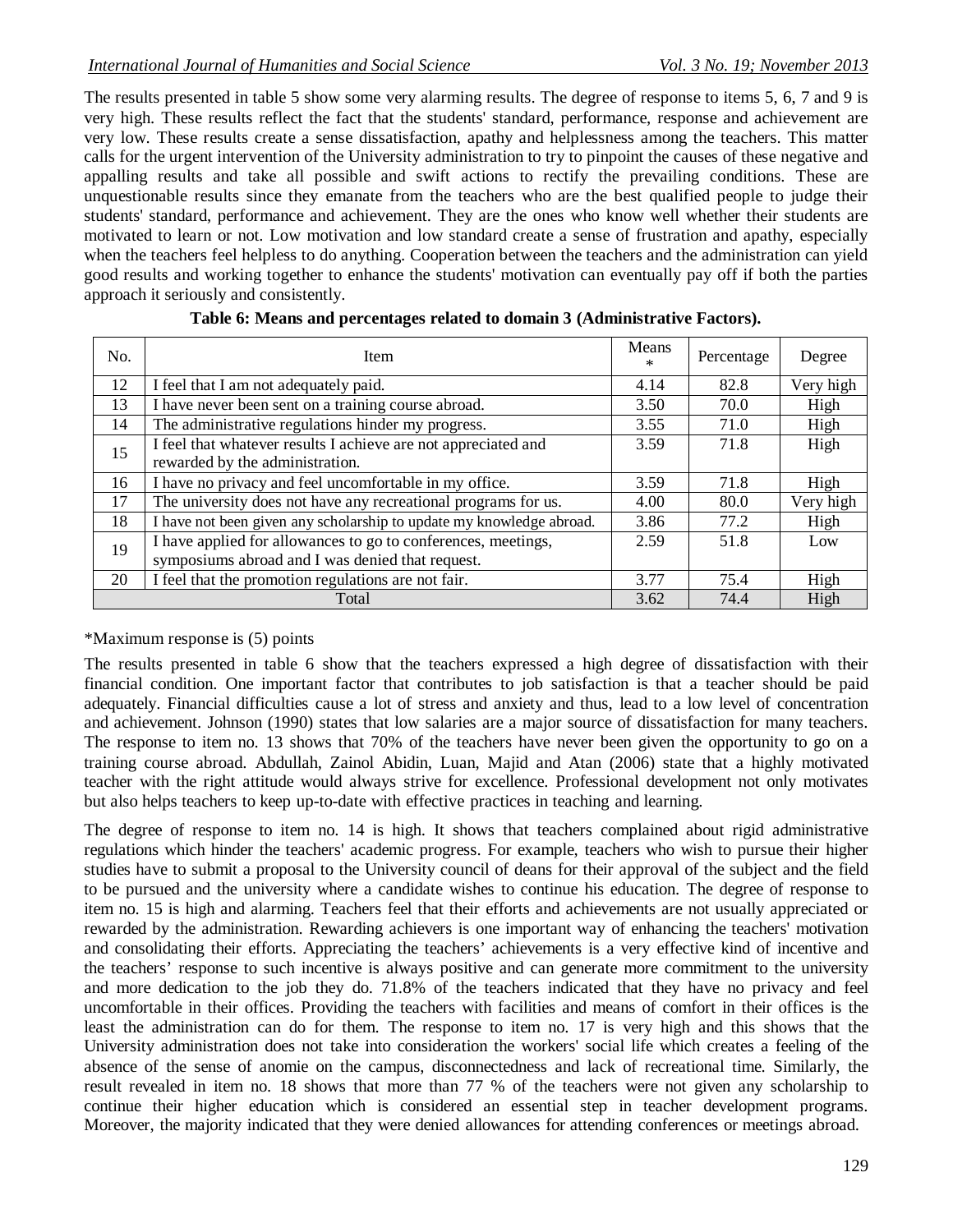#### *© Center for Promoting Ideas, USA www.ijhssnet.com*

The degree of response to item no. 20 is very high and shows that the rigid promotion regulations stood in front of the teachers' development and promotion. Recently, these regulations were made even tougher than before, giving the teachers a very slim chance of getting promoted. In the last few years the points required for getting a promotion from assistant professor to associate have been raised from 35 points to 45 then recently to 55 points. It makes it very difficult for anyone to get promoted and it takes years of strenuous work to be able to satisfy the requirements.

| No. | Item                                                                                                             | Means * | Percentage | Degree    |
|-----|------------------------------------------------------------------------------------------------------------------|---------|------------|-----------|
| 21  | I feel that I am overloaded with classes                                                                         | 3.77    | 75.4       | High      |
| 22  | Overcrowded sections limit my achievement and put me under strain                                                | 4.32    | 86.4       | Very high |
| 23  | I usually teach courses unrelated to my main specialization                                                      | 3.00    | 60.0       | Moderate  |
| 24  | In addition to teaching, I usually do other work, like advising,<br>proctoring, course committee works and so on | 4.41    | 88.2       | Very high |
| 25  | Certain courses I teach are sometimes imposed on me                                                              | 3.18    | 63.6       | Moderate  |
| 26  | There is lack of equipment necessary for teaching in the department                                              |         | 65.4       | Moderate  |
| 27  | Things necessary for my academic progress, like references,<br>periodicals, computersetc are not adequate        | 3.50    | 70.0       | High      |
| 28  | Interrelations between the colleagues within the department and the<br>university are not as they should be      | 3.95    | 79.0       | High      |
| 29  | I feel that my ideas in the department and the university are<br>sometimes not taken into consideration          | 3.86    | 77.2       | High      |
|     | Total                                                                                                            | 3.70    | 74.0       | High      |

|  |  | Table 7: Means and percentages related to domain 4 (Department Factors). |  |
|--|--|--------------------------------------------------------------------------|--|
|  |  |                                                                          |  |
|  |  |                                                                          |  |

\*Maximum response is (5) points

The results revealed in table no. 7 show that the teachers indicated that they are overloaded with classes and other kinds of work such as advising, proctoring exams, course committees, exam coordination and so on. The result revealed in item no. 22 indicates a very serious problem. Teachers expressed their dissatisfaction with the number of students in their sections. Overcrowded classrooms make it very difficult for teachers to implement any new methods or techniques in teaching. They do not give the teachers any space to maneuver or move chairs around to try new techniques and activities or role playing in the classroom. Moreover, crowded classrooms are very difficult to control. This in addition to the result shown in item no. 10 that the bad behavior of some students puts extra strain on the teachers and makes it more difficult to manage the classroom and consequently, reflects badly on the students' results in their exams and their performance and comprehension of the lesson and the overall academic atmosphere.

The degree of response to item no. 25 is moderate but nevertheless, it shows that more than 60% of the teachers indicated that some of the courses they teach are sometimes imposed on them or outside their field of specialization. The results shown in item no. 26 show that more than 65% said that there is lack of equipment in the department which is necessary for teaching. In response to item no. 27, the results revealed that there are not enough references, journals and periodicals in the university library which are necessary for their research and academic development. The degree of response to item no. 28 is high and shows that there are problems in the department and the university regarding interrelations between the teachers themselves. Finally, more than 77 % of the teachers indicated that their ideas in the department and the University as well are not taken into consideration.

| No. | Domain                   | Means $*$ | Percentage | Degree |
|-----|--------------------------|-----------|------------|--------|
|     | <b>Extrinsic Factors</b> | 3.77      | 75.4       | High   |
|     | The students             | 3.63      | 72.6       | High   |
|     | The administration       | 3.62      | 72.4       | High   |
|     | The department           | 3.70      | 74.0       | High   |
|     | Total                    | 3.67      | 73.4       | High   |

**Table 8: Means and percentages for all domains**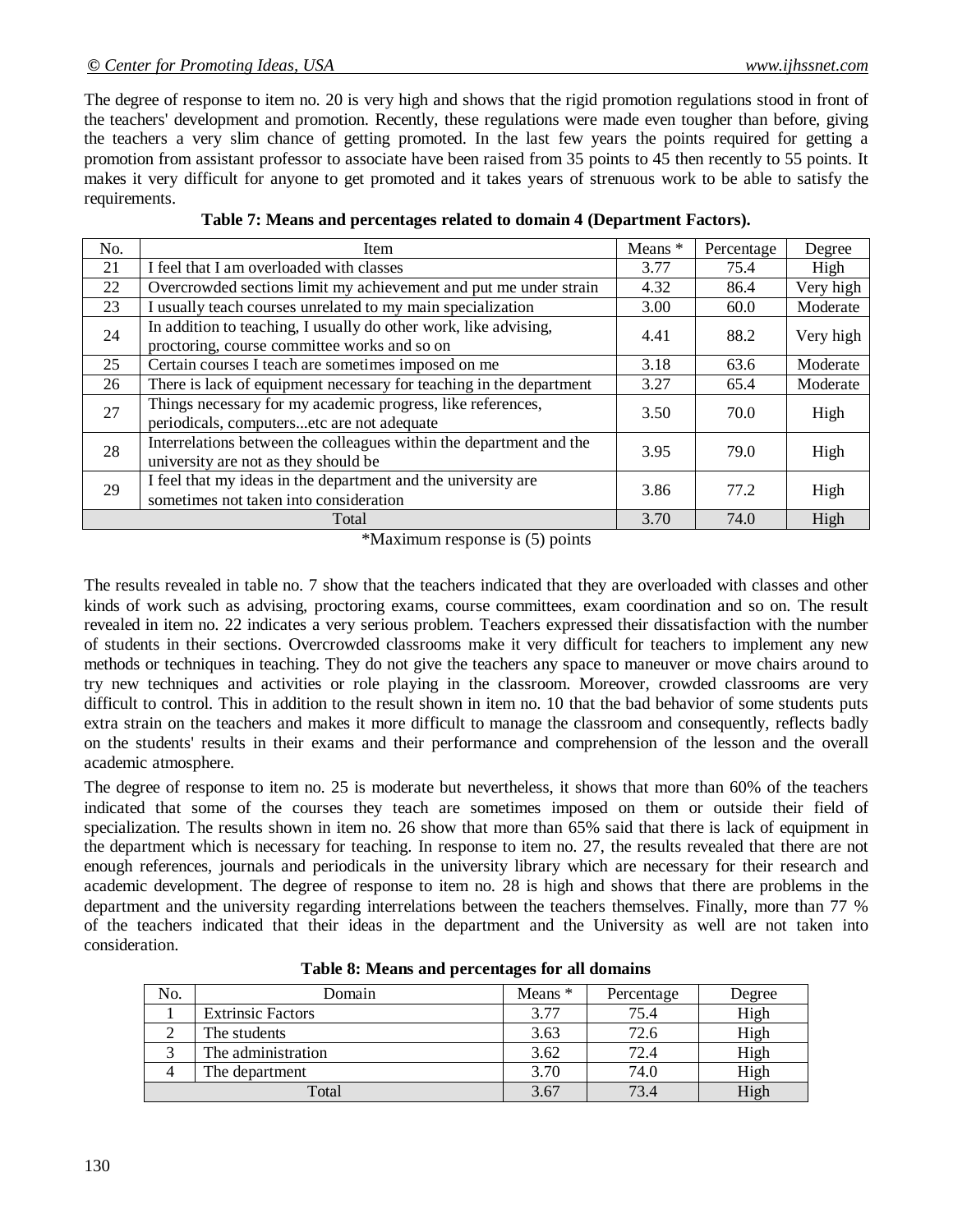A summary of the results presented in the previous tables shows the means and percentages for all the four domains. The degree of response in all the domains is high and the total average of all the items in the questionnaire that represent all the difficulties is also high.

This is very disturbing and alarming and calls for a speedy intervention of the University administration to start very seriously addressing these problems before they accentuate further.

# *Conclusion*

The figures revealed in this study speak for themselves. It is very obvious that the teachers at An-Najah University are under a lot of strain because of a number of factors. It is very clear that there are many sources of stress and anxiety prevailing on the campus. These sources have been unanimously identified. Teachers encounter these difficulties on a daily basis and all the time. Some of the results revealed in this study are alarming and call for urgent intervention from the administration, otherwise, they will have further negative impact on the teachers' health, psychological well-being and the academic outcomes. These problems create a sense of detachment, lack of commitment and lack of dedication to the institution as well as to the whole academic process. When they persist, they create a sense of indifference, apathy, disconnectedness and create a gap between the teachers and the administration on one hand, and between the teachers and the students on the other.

# *Recommendations*

After this thorough discussion of the difficulties and demotivating factors the English teachers encounter and the impact these problems have on the teachers, on the whole process of teaching and learning and eventually, on the academic standard and the quality of education, the following recommendations can be provided for both the teachers and the University administration.

# **Recommendations for the Teachers**:

Based on the results, it is obvious that the teachers encounter some very chronic problems which they have no hand in and can't do anything about them, such as the overall political situation locally and regionally or the students' political divisions. As far as the students' non-curricular activities which put the teachers under strain and annoy them, it is recommended that:

- 1. The teachers should try as much as possible to distance themselves from such activities and lessen their involvement or interest in the students' political activities and factional conflicts which do not come under the academic category. During such disturbances, celebrations and campaigns, the teachers can distance themselves until such activities are over.
- 2. Low level of comprehension and low level of motivation are interrelated. Teachers are recommended to try harder to find ways to motivate the students through extra-curricular activities, such as games, acting in plays, rewards, role playing and so on.
- 3. Teachers should devise new ways to make their students more cooperative and responsive by showing them films, using audio-visual aids, using rewarding techniques and provide incentives to increase the students' motivation and involvement which will automatically reflect on the teachers themselves.
- 4. Teachers should resort to every possible means to curb the students who misbehave and who not only put pressure on the teachers but also distract their classmates. Teachers can punish these unruly students and seek the help of the administration to put an end to their bad behavior by applying the university regulations strictly to such bad behavior, even if it takes to dismiss them from their sections or call them to their offices and reprimand them.

# **Recommendations for the Administration**

- 1. The University administration should take into consideration the fact that the teachers' cannot perform their tasks efficiently if they are not adequately paid and financial difficulties form the major part of the load on the teachers' backs.
- 2. The University administration is recommended to take care of the teachers' training and try to devise programs to hold regular training courses, locally and abroad, to give the teachers a chance to update their knowledge, to hone their skills and upgrade their academic standard.
- 3. It is recommended that the University administration relax the regulations that hinder the teachers' progress, such as the promotion regulations which the teachers find unfair and almost impossible to obtain which form an important incentive towards self development.